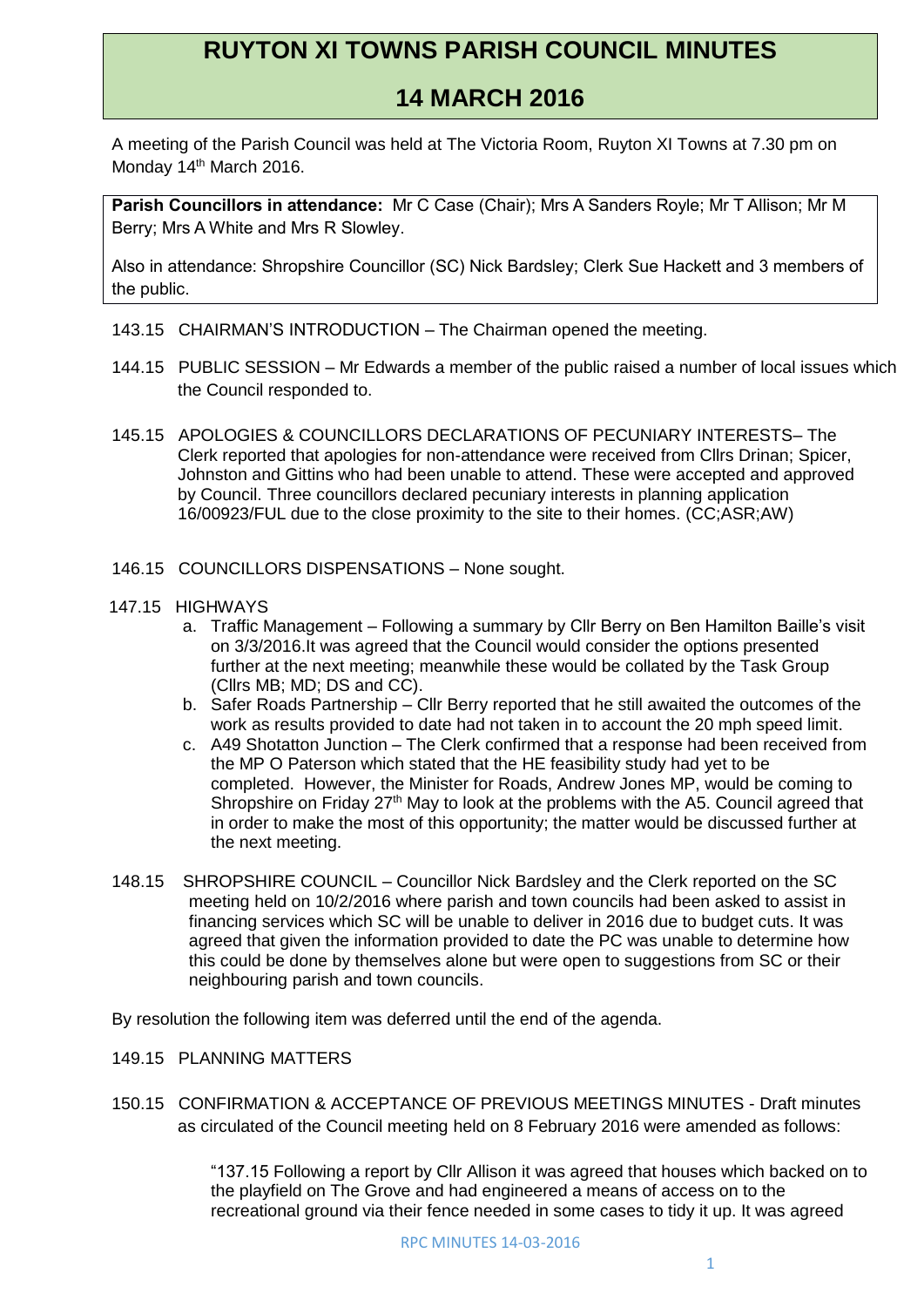that all properties would **be contacted** by the Parish Council requesting their cooperation mean while the Council was to arrange a clear up of the area. " The Council then resolved that the minutes were accurate and the Chairman was instructed to sign them as such.

#### 151.15 PROJECTS/LOCAL REPORTS UPDATE:

- a. Ruyton Primary School The Chairman gave a brief summary report.
- b. Doctors Meadow Play Area The Chairman reported that the Clerk and he were to meet contractors on site and quotes for the basketball pitch were expected to follow.
- c. Local Police Report Councillors agreed that the Clerk should request a detailed report of the recent accident at Shotatton cross roads.
- d. Chapel Lane/Right of Way Cllr Allison gave a report which confirmed that this was not in fact a RoW and that the gate had been installed to mitigate about possible Safeguarding issues at Packwood School as recommended in a recent inspection.
- e. Local Joint Committee Meeting Cllr Bardsley confirmed that as yet a meeting date had not been decided.
- f. Parochial Church Council have asked whether the PC would meet the costs of servicing the Church clock in the village; as it is a village amenity. Council considered the costs of maintenance and repair of the Church clock which the PCC had incurred and resolved that a grant of £300.00 be awarded to the PCC to assist in meeting these costs at the Council's next meeting.
- 152.15 FINANCE Council resolved to pay the following suppliers, instructing Cllrs Slowley and Case to check the supporting paperwork to the cheques raised before authorising payment

Chq 793 Mr C Case £54.60 Meal relating to Hamilton-Baille visit. Chq 794 Highline Electrical Limited £373.76; VAT£62.13; Street light repairs; Chq 795 Ruyton XI Towns PCC £16.00; Rent of room 14/3/16; Chq 796 Hamilton-Baillie Associates £1,176.00; VAT £196.00 Fee for Road Safety Event 3/3/2016; Chq 797 S Hackett £92.19; Miscellaneous administration items;

Chq 798 Post Office Services Ltd £ 387.00; Fourth Quarter Tax;

Chq 799 SJF Design & Print £7.75;

Chq 800 Cllr R Slowley £76.93 Annual mileage expenses on council business. Chq 801 Cllr M Berry £6.00; VAT £1.00 Meal relating to Hamilton-Baille visit. Bank Standing Order 20/03/2016 Clerk's net pay. DD £35.00 ICO Data Protection Registration fee.

153.15 CLERK'S UPDATE REPORT & COMMUNICATION – The verbal report was noted by members. It was agreed two councillors would attend the Neighbourhood Training.

## 154.15 SUPPLEMENTARY AGENDA

## 149.15 PLANNING MATTERS

a. Council considered the following planning applications: Reference 16/01084/FUL Address: The Farm Buildings, The Firs, Shotatton, Ruyton XI Towns Proposal: Erection of an agricultural building Applicant Mr D Kempster **Council agreed to make no comment.** *Councillors with interests left the room.* Reference: 16/00923/FUL (validated: 11/03/2016) Address: Proposed Agricultural Workers Dwelling at The Marches Farm, Brownhill Proposal: Erection of agricultural workers dwelling and garage Applicant: Mr R Hamlett. **Council unable to comment as inquorate.**

*Councillors returned to the room.*